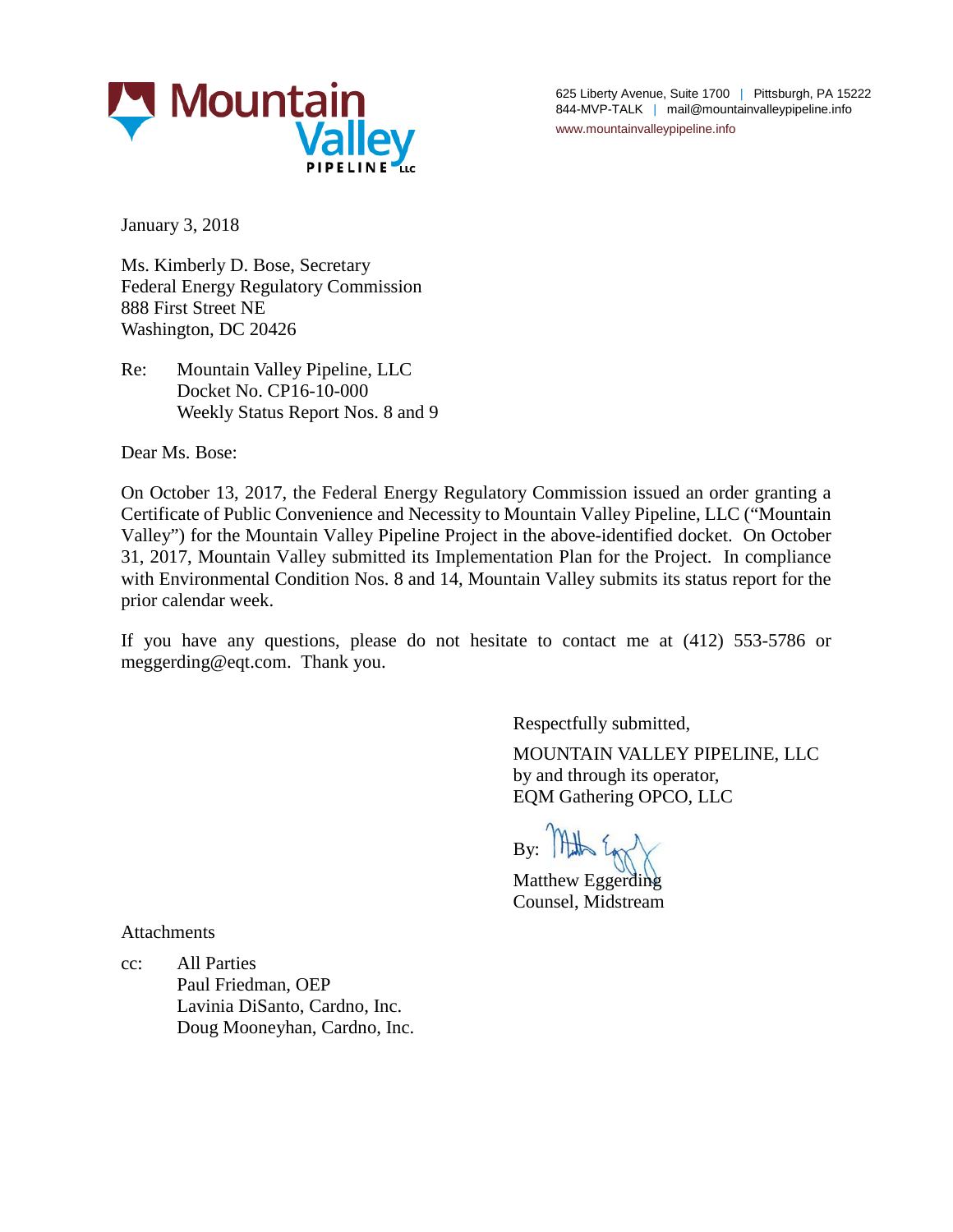# **FEDERAL AUTHORIZATIONS**

See updates to Attachment IP-9 shown in red. Mountain Valley has received and submitted documentation for all applicable authorizations required under federal law for the Project.

## **CONSTRUCTION STATUS**

Construction has not commenced. Once construction commences, the status for the individual project components will be presented.

# **WORK PLANNED FOR NEXT REPORTING PERIOD**

No work planned.

#### **SCHEDULE CHANGES**

Once construction commences, Mountain Valley will include any required schedule changes for waterbody crossings or work in other environmentally sensitive areas.

#### **ENVIRONMENTAL ISSUES**

None. Construction has not commenced.

# **LANDOWNER RESOLUTIONS**

None. Construction has not commenced.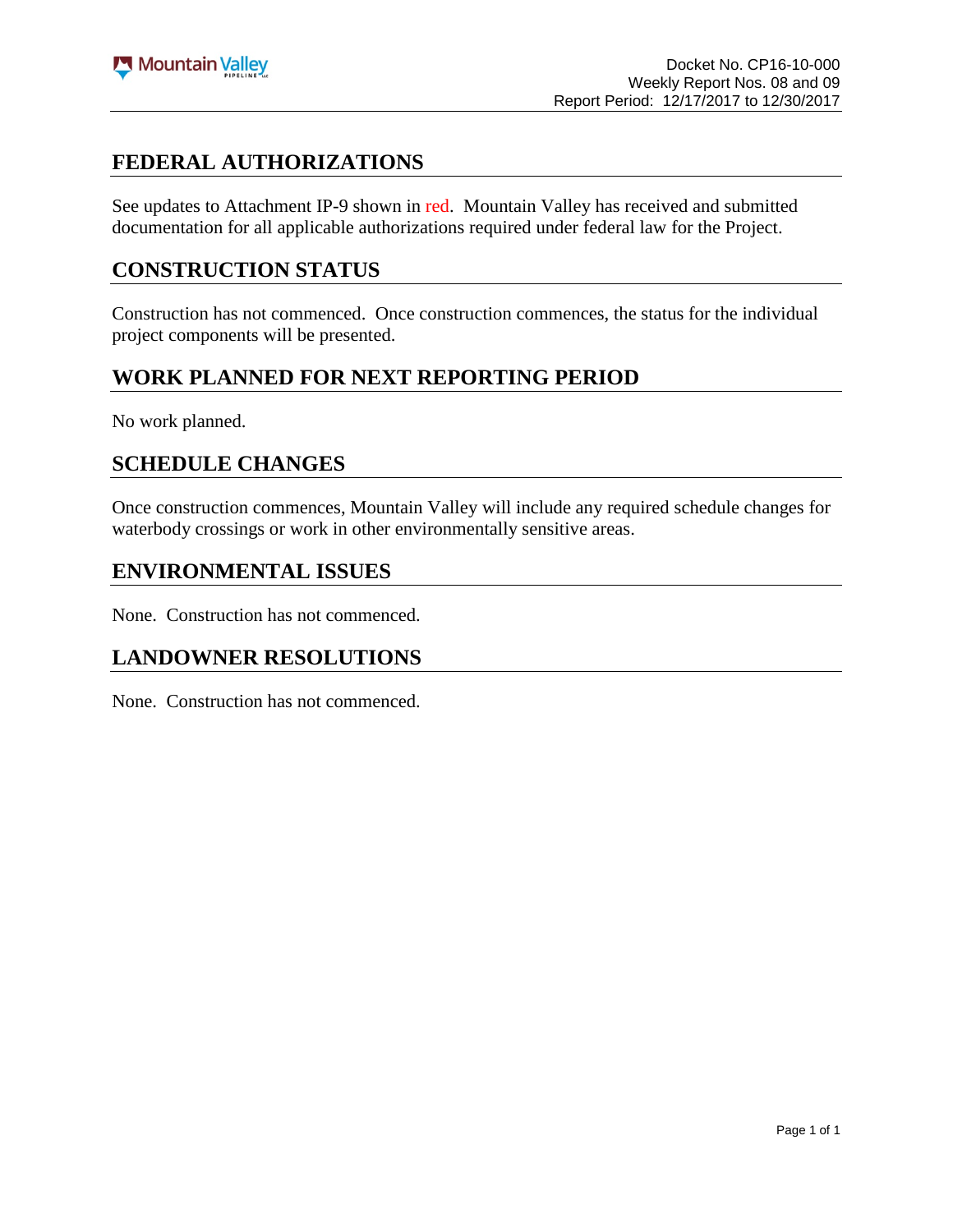|                                                                                                                        | <b>Attachment IP-9</b><br>(Updated January 3, 2018 (updates in red))                                                          |                                                                                                                                    |                                                                                                                                                        |  |  |  |
|------------------------------------------------------------------------------------------------------------------------|-------------------------------------------------------------------------------------------------------------------------------|------------------------------------------------------------------------------------------------------------------------------------|--------------------------------------------------------------------------------------------------------------------------------------------------------|--|--|--|
| Table Listing Status of Major Environmental Certificates, Permits,<br>and Approvals Required Under Federal Law for MVP |                                                                                                                               |                                                                                                                                    |                                                                                                                                                        |  |  |  |
| Administering<br>Agency                                                                                                | Certificate/Permit/Approval                                                                                                   | <b>Submittal Date</b>                                                                                                              | <b>Authorization Status</b>                                                                                                                            |  |  |  |
| Federal                                                                                                                |                                                                                                                               |                                                                                                                                    |                                                                                                                                                        |  |  |  |
| <b>FERC</b>                                                                                                            | Certificate under Section 7 of the NGA                                                                                        | October 23, 2015 application filed<br>with the FERC                                                                                | Certificate issued<br>October 13, 2017                                                                                                                 |  |  |  |
| <b>BLM</b>                                                                                                             | Right-of-Way (ROW) Grant for COE and<br>USDA Forest Service lands and flowage<br>easement                                     | February 2017                                                                                                                      | Complete. ROW<br><b>Grant issued</b><br>December 28, 2017.                                                                                             |  |  |  |
| <b>USDA Forest Service,</b><br>Jefferson National<br>Forest                                                            | Consideration of the Right-of-Way Grant and<br>Temporary Use Permit under Section 28 of<br>the Mineral Leasing Act            | February 2017                                                                                                                      | Complete. ROW<br><b>Grant and Temporary</b><br><b>Use Permit issued</b><br>December 28, 2017<br>(see BLM permits).                                     |  |  |  |
|                                                                                                                        | Record of Decision (ROD) for Forest Plan<br>Amendments under the National Forest<br>Management Act                            | N/A                                                                                                                                | Final ROD signed<br>December 1, 2017                                                                                                                   |  |  |  |
| U.S. Army Corps of<br>Engineers (COE)<br><b>Huntington District</b>                                                    | Section 404 of CWA & Section 10 of RHA<br>permits                                                                             | February 21-24, 2016; updated<br>February 17, 2017                                                                                 | Complete. NWP 12<br>verification received<br>December 22, 2017.                                                                                        |  |  |  |
| <b>COE Pittsburgh</b><br><b>District</b>                                                                               | Section 404 of CWA & Section 10 of RHA<br>permits                                                                             | February 21-24, 2016; updated<br>February 17, 2017 with Final<br>Preconstruction Notification under<br>Nationwide Permit (NWP) 12. | Complete. NWP 12<br>verification received<br>December 19, 2017.                                                                                        |  |  |  |
| COE<br><b>Norfolk District</b>                                                                                         | Section 404 of CWA & Section 10 of RHA<br>permits                                                                             | February 21-24, 2016; May 17,<br>2017; final submission September<br>11, 2017                                                      | Complete. NWP 12<br>verification received<br>December 26, 2017.                                                                                        |  |  |  |
| USDOI-NPS<br><b>ANST Office</b><br><b>Blue Ridge Parkway</b><br>Office                                                 | Right-of-way Permit to cross the Blue Ridge<br>Parkway under the Energy Policy Act of<br>2005; 36 CFR 14; 16 USC5; 16 USC 79; | November 10, 2016                                                                                                                  | Complete. Right-of-<br><b>Way Permit signed</b><br>December 28, 2017.<br><b>Special Use Permit</b><br>for Construction<br>signed December 20,<br>2017. |  |  |  |
| U.S. Fish and Wildlife<br>Service (FWS)                                                                                | Section 7 Consultation                                                                                                        | July 10, 2017 (FERC)                                                                                                               | FWS transmitted<br><b>Biological Opinion to</b><br><b>FERC on November</b><br>21, 2017.                                                                |  |  |  |
| <b>State of West Virginia</b>                                                                                          |                                                                                                                               |                                                                                                                                    |                                                                                                                                                        |  |  |  |
| West Virginia Division<br>of Culture and History                                                                       | Section 106 NHPA Consultations and<br>comments on cultural resource<br>investigations                                         | Various reports submitted<br>throughout 2015, 2016, and 2017;<br>ongoing                                                           | Programmatic<br>Agreement executed<br>December 15, 2017.<br><b>Awaiting SHPO</b><br>concurrences on<br>outstanding<br>documents.                       |  |  |  |
| West Virginia<br>Department of<br>Environmental<br>Protection (WVDEP),<br>Division of Air Quality                      | CAA permit for air emissions for the<br>Bradshaw, Harris, and Stallworth<br><b>Compressor Stations</b>                        | Application filed October 21, 2015                                                                                                 | Approved March 4,<br>2016, March 13,<br>2016, and April 11,<br>2016                                                                                    |  |  |  |